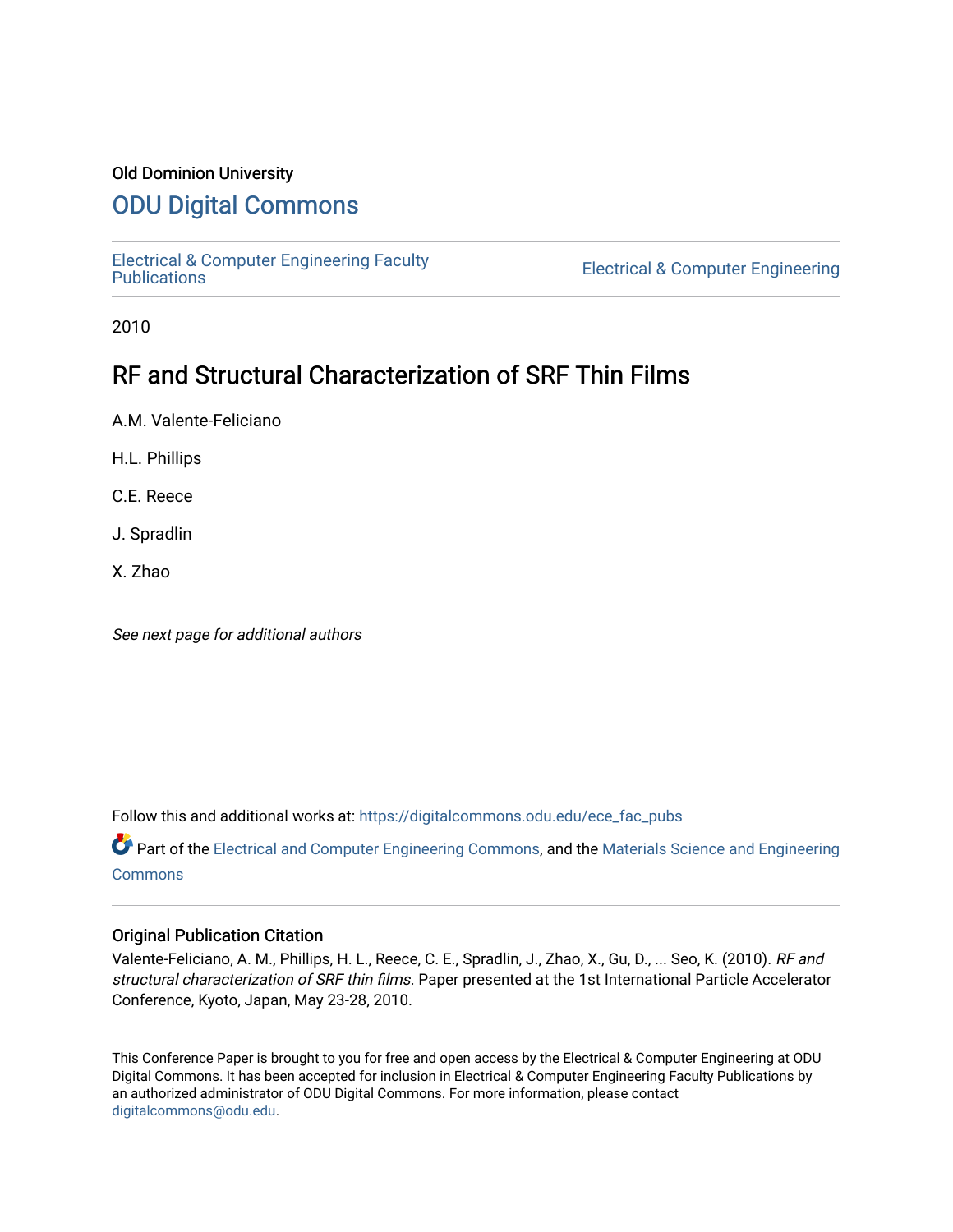## Authors

A.M. Valente-Feliciano, H.L. Phillips, C.E. Reece, J. Spradlin, X. Zhao, D. Gu, H. Baumgart, D. Beringer, R.A. Lukaszew, B. Xiao, and K. Seo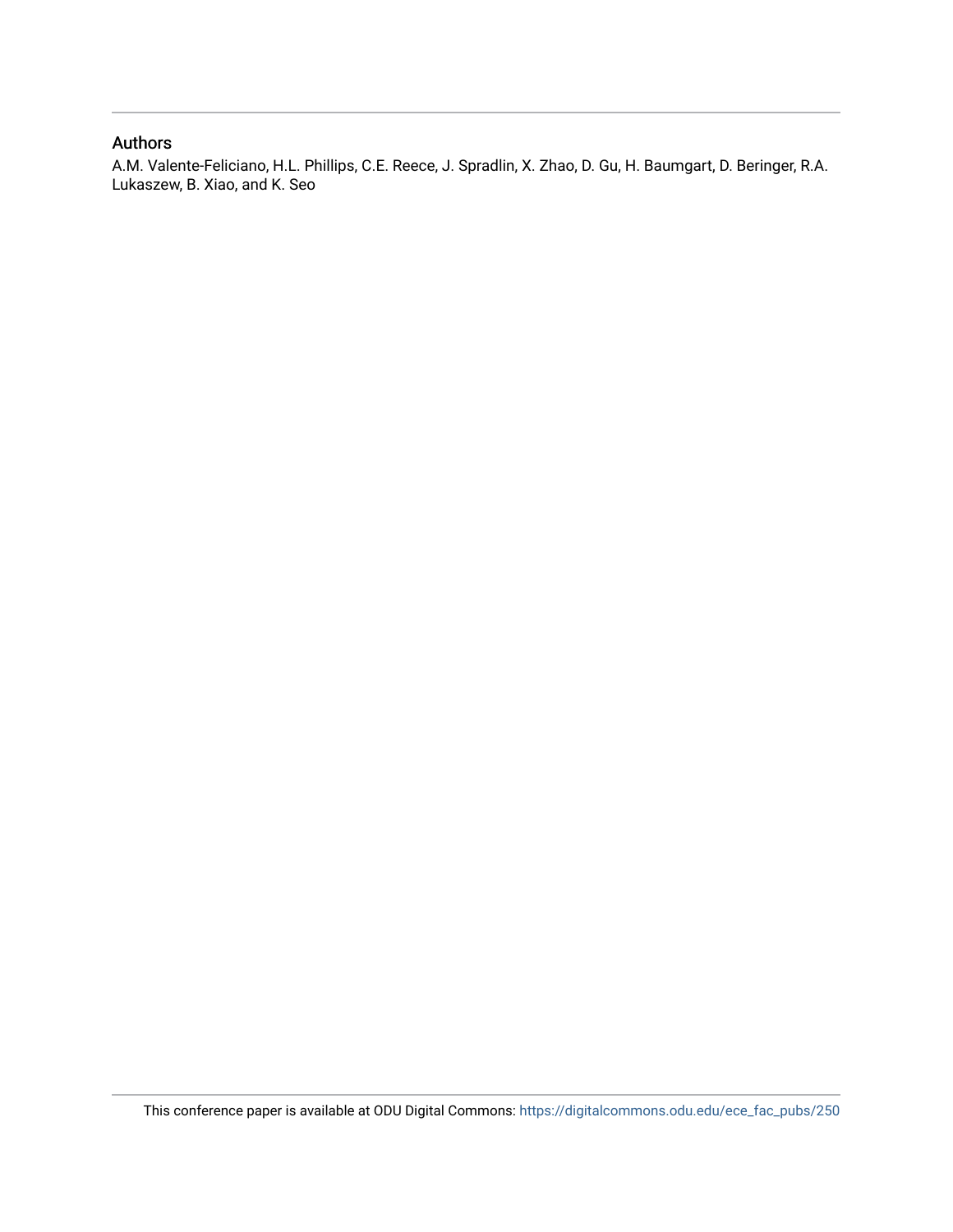# **RF AND STRUCTURAL CHARACTERIZATION OF SRF THIN FILMS \***

A.-M. Valente-Feliciano<sup>#</sup>, H. L. Phillips, C. E. Reece, J. Spradlin and X. Zhao

Thomas Jefferson National Accelerator Facility, Newport News, VA U.S.A.

D. Gu, H. Baumgart, Old Dominion University, Norfolk, VA U.S.A.

D. Beringer, R. A. Lukaszew, B. Xiao, College William & Mary, Williamsburg, VA U.S.A.

K. Seo, Norfolk State University, Norfolk, VA U.S.A.

#### *Abstract*

In the past years, energetic vacuum deposition methods have been developed in different laboratories to improve Nb/Cu technology for superconducting cavities. JLab is pursuing energetic condensation deposition via Electron Cyclotron Resonance. As part of this study, the influence of the deposition energy on the material and RF properties of the Nb thin film is investigated. The film surface and structure analyses are conducted with various techniques like X-ray diffraction, Transmission Electron Microscopy, Auger Electron Spectroscopy and RHEED. The microwave properties of the films are characterized on 50 mm disk samples with a 7.5 GHz surface impedance characterization system. This paper presents early results on surface impedance measurements in correlation with surface and material characterization for Nb films produced on sapphire and copper substrates.

#### **INTRODUCTION**

Due to the very shallow penetration depth of RF fields (only ~40nm for Nb), SRF properties are inherently a surface phenomenon, involving a material thickness of less than 1 micron. One can then foresee the merits of depositing a Nb film on the inner surface of a castable cavity structure made of copper (Cu) or aluminium (Al). At the system design level, this would exploit the freedom to decouple the active SRF surface from the accelerating structure definition and its cooling, opening the possibility to dramatically change the cost framework of SRF accelerators.

CERN has conducted pioneered studies [1-3] in the field of SRF Nb films on Cu (Nb/Cu) applied to cavities and successfully implemented this technology in LEP-2. Although 1.5 GHz cavities achieving gradients up around 25MV/m [4] were produced, these cavities suffered from significant losses resulting in the significant reduction of Q at accelerating gradients above 15MV/m. Some of the defects were inherent to the magnetron sputtering technique used to produce these cavities.

While tight correlation with the characterization of real materials has yet to be described, there exists a theoretical framework describing the relevant material parameters of surfaces as they influence SRF properties. Several material factors, highly dependent upon the surface creation conditions, contribute to degraded

07 Accelerator Technology T07 Superconducting RF 3055

SRF performance with respect to ideal surfaces. These limiting factors such as intra-granular impurities and lattice defect density, inter-granular impurities and oxidation, surface topography and chemistry, may lead to the reduction of the electron mean free path, thus the reduction of the lower critical field  $H_{c1}$ . The relative contribution of each of these factors needs to be examined for any method used to produce SRF thin films. Fundamental work is needed to establish the correlation of detailed material characteristics with the consequent SRF performance.

Understanding the characteristics of the films produced, the nucleation and influence of the diverse deposition parameters, substrate nature, temperature and morphology on the final RF surface for Nb films is the focus of an ongoing study at JLab and neighbouring partners.

#### **TOWARDS BULK-LIKE NIOBIUM FILMS**

The challenge is to develop an understanding of the film growth dynamics from nucleation to final exposed surface. What matters most is the defect density (which determines the electron mean free path) within the rf penetration depth. This defect density is certainly affected by intragrain contaminants incorporated during the final stage film growth, but it is also strongly affected by the underlying crystal texture, which is in turn developed from the initial film nucleation process, which necessarily is strongly influenced by the substrate. The development of every stage can be expected to depend strongly on the kinetic energy distribution of the arriving Nb ions.

With the objective of growing and characterizing Nb films with controlled deposition energy and substrate temperature to minimize the defect density and achieve bulk-like performance, studies including systematic assessment of the RF surface impedance and other parameters like the London penetration depth  $\lambda$  are conducted on two fronts: film growth via energetic condensation and nucleation studies.

#### *Energetic Condensation via ECR*

With the availability of techniques for energetic condensation in vacuum, Nb films with a wide range of microstructural properties and features believed to be relevant to RF performance can be produced, characterized and RF tested. Properties such as film purity, stress, texture, and grain size can be measured over a wide range of values not accessible using conventional sputtering techniques. One of the energetic condensation techniques JLab is pursuing is the use of an Electron Cyclotron Resonance (ECR) Nb ion source in ultra high

<sup>\*</sup> Authored by Jefferson Science Associates, LLC under U.S. DOE Contract No. DE-AC05-06OR23177. The U.S. Government retains a non-exclusive, paid-up, irrevocable, world-wide license to publish or reproduce this manuscript for U.S. Government purposes. # valente@jlab.gov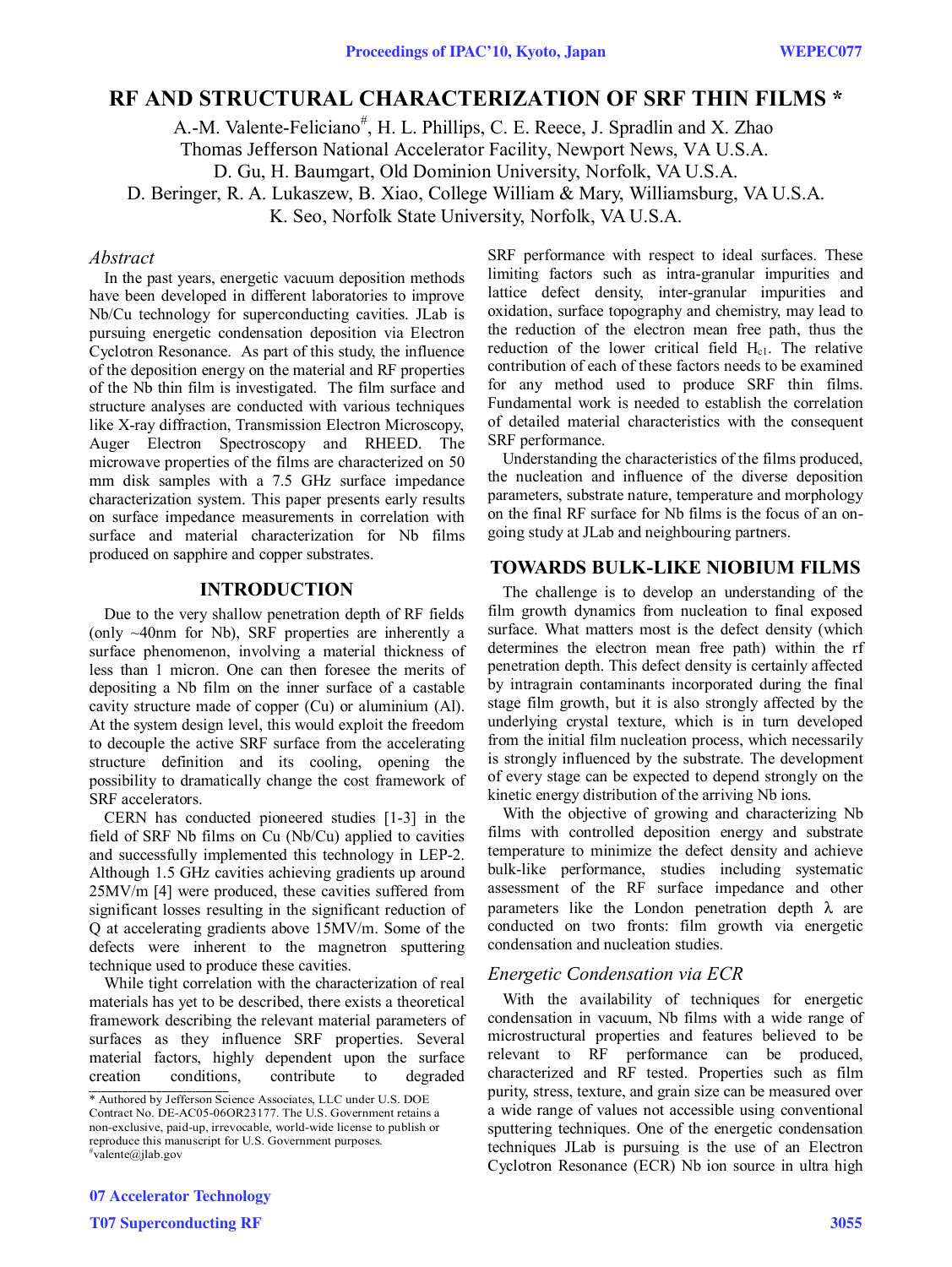vacuum (UHV). The process principle and the coating system are described in detail elsewhere [6]. The main advantages of this technique are the production of a higher flux of singly charged ions with controllable incident angle and kinetic energy and the absence of macroparticle production.

#### *Nucleation Studies*

In parallel, nucleation studies are underway within the frame work of a collaboration with the College William & Mary using a UHV sputtering system equipped with insitu reflection high-energy electron diffraction (RHEED) and scanning tunnelling microscope (STM) to monitor insitu the crystal character dependence on substrate properties and deposition parameters (temperature, working gas, intermediate annealing , etc.).

While studying film growth in homo-epitaxy and hetero-epitaxy on both single crystal and polycrystalline substrates, particular attention is given to three sequential phases: (1) film nucleation on the substrate, (2) growth of an appropriate template for subsequent deposition of the final rf surface, and (3) deposition of the final surface optimized for minimum defect density.

## *Material and RF Characterization*

To inform the interpretation of the integrated film growth dynamics and influence of various deposition parameters, the standard surface and structural characterization includes X-ray diffraction (XRD), Electron Backscatter Diffraction (EBSD), Scanning Auger Electron Microscopy (SAM), high resolution Secondary Electron Microscopy (HR-SEM), High Resolution Transmission Electron Microscopy (HR-TEM), and Secondary Ion Mass Spectroscopy (SIMS).

The superconducting surface impedance, the penetration depth  $(\lambda)$  and the temperature dependence of  $H<sub>cl</sub>$  is investigated on 50 mm disc samples with the use of the Surface Impedance Cavity (SIC), a 7.5 GHz  $TE_{011}$ sapphire-loaded Nb cavity [7].

The cryogenic performance is investigated with the 4 point-probe method to measure Tc and RRR.

# **HETERO-EPITAXIAL NIOBIUM FILMS**

This section presents early results in the study of the correlation of the surface resistance of Nb/Cu and Nb on sapphire  $(Nb/Al<sub>2</sub>O<sub>3</sub>)$  films coated in both deposition systems with surface and material properties (structure, morphology, impurity content…) of the film as a function of deposition energy and substrate temperature.

## *Nb Hetero-epitaxy on Sapphire*

Although sapphire is not a practical substrate for SRF cavities, it constitutes a good ground to study Nb nucleation due to its relatively small lattice mismatch with Nb (1.9% for (11-20)  $\text{Al}_2\text{O}_3$ ). All Nb films produced on (11-20) sapphire in various conditions by ECR and magnetron sputtering are single crystals with the orientation (110) Nb//(11-20)  $Al_2O_3$  as revealed with EBSD and XRD measurements. However, XRD pole figures along the (110) Nb plane (Fig. 1), show a texture for 200nm films which is strongly attenuated for 2μm thick films deposited in the same conditions.



Figure 1: (110) pole figures for ECR Nb films coated with -120V bias voltage and different thickness: (a) 200nm, (b) 1 μm and (c) 2 μm.

AFM scans (Fig. 2) reveal some anisotropy in the morphology of the films with the presence of 2 growth domains for the thinnest Nb film (50nm). The anisotropy is accentuated with the prevalence of one growth domain for the thicker film (600nm). This film has a RRR value of 97 and  $T_c$  of 9.29K.





# *Influence of Bias Voltage*

In hetero-epitaxy of Nb on Cu, the bias voltage seems to have a drastic influence on grain growth. Figure 3 represents EBSD maps for Nb/Cu films deposited at - 120V and 0V bias respectively. Both Cu substrates were heat treated to 450ºC for 18 hours to completely reduce the native Cu oxide and allow hetero-epitaxy of Nb on Cu.